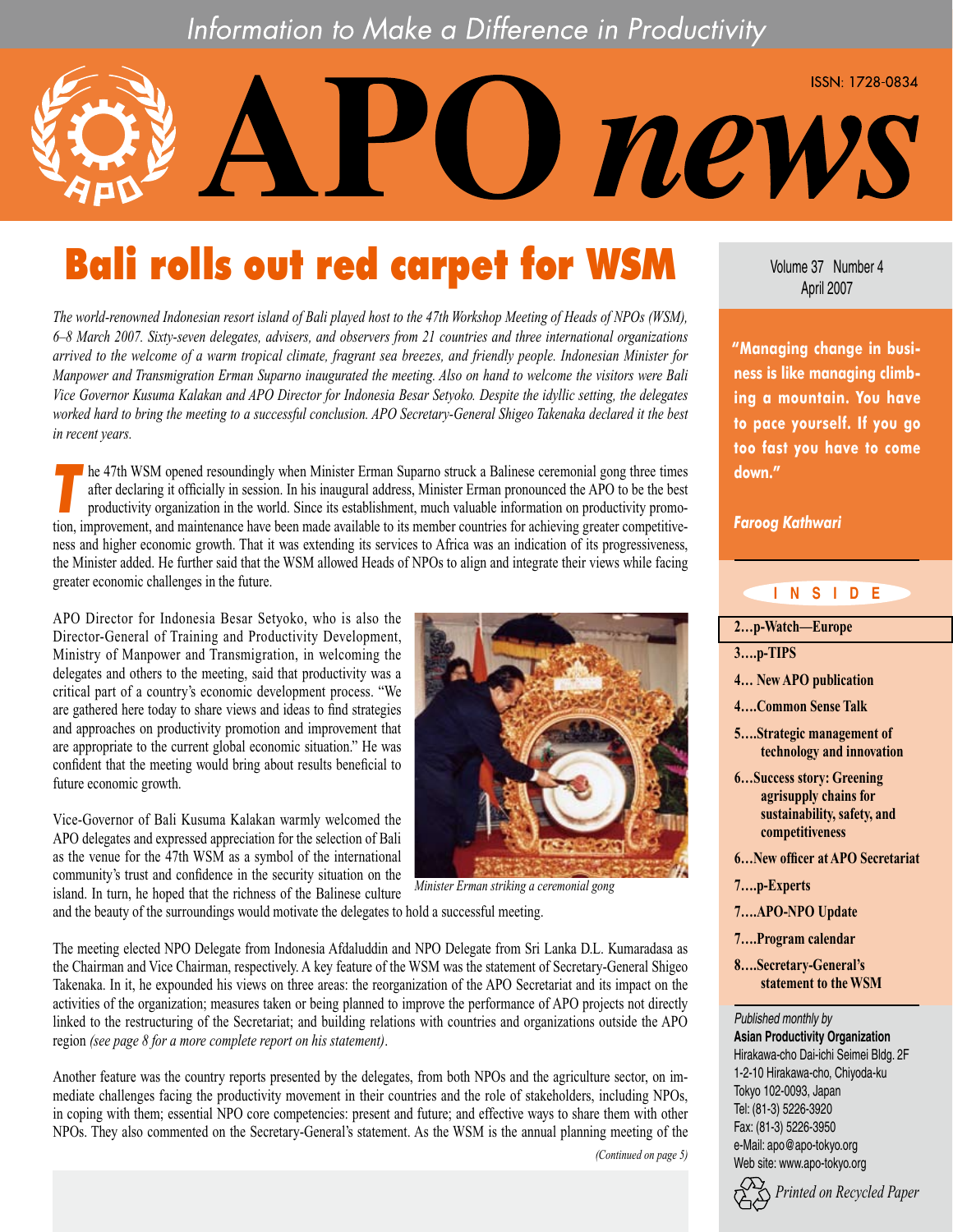p-Watch — Europe **...................................**

## <span id="page-1-0"></span>The Slovak Productivity Centre

**The Slovak Productivity Centre (SLCP),**<br>
Europe's youngest productivity center, was<br>
conceived in the mid-1990s in Žilina. This Europe's youngest productivity center, was is a medium-sized town of approximately 90,000 inhabitants 200 kilometers north of the Slovak Republic's capital of Bratislava, on the borders with the Czech Republic's Moravia and Poland's Silesia. The Slovak Republic had just become independent after Czechoslovakia split up in 1993. The Slovakians, the poorer half of the former Czechoslovakia (its 5.8 million citizens have a per capita GNI of US\$8,000 compared with neighboring Austria's US\$37,000), were saddled with rustbelt industries and a backward-looking government. Today, the Slovak Republic in general and Žilina in particular are thriving—albeit still with high levels of unemployment—because both are benefiting from the expertise of the SLCP's score of full-time staff of by now experienced consultants and trainers.

**"It was the belief of Professor Gregor that the Slovak Republic needed not simply**  wider implementation of tested productivity **techniques in industry… but a broader productivity consciousness throughout the nation's somewhat sclerotic working life."**

The story is not one of government largesse and social partnership. Rather, it is one of the entrepreneurship, belief, guts, and commitment of a university professor of mechanical engineering. From the mid-1990s, Professory Milan Gregor badgered the government with requests to support the nascent productivity movement, not least through an ILO-sponsored European Association of National Productivity Centres mission in 2000. In 1998, the SLCP's articles of association were constituted under private law, not as a public foun-



dation. This legal form provided it with close links with the university and strong corporate backing in the form of membership. Despite declarations of support by successive ministers of industry and labor, promises of projects, and the passing in 2002 of an Act on Competitiveness and Productivity which foresaw seed money for a full range of productivity projects, the government has not provided the SLCP with a single euro. Nor were the social partners keen on lending their backing to the national productivity movement. So much for the traditional concept of a social partnersupported productivity center!

It was the belief of Professor Gregor that the Slovak Republic needed not simply wider implementation of tested productivity techniques in industry, such as both "hard" technologies and "soft" motivational and human resources development approaches, but a broader productivity consciousness throughout the nation's somewhat sclerotic working life. Member companies were not willing to put up money for the "public good" but were eager to tap the skills of the SLCP's team to enhance their own productivity. This inspired Professor Gregor and his colleagues to dedicate the proceeds of their consultancy assignments to funding a sustainable, independent existence for the center.

The income generated by consultancy has been put to two uses: First and foremost, it has put the SLCP on a solid financial footing. This has enabled it to hire and train additional consultants to

meet the growing needs of the increasing number of multinational corporations attracted to the region by its location and low labor costs. Several trained for up to six months in Japan thanks to an intergovernmental cooperative program. In fact, the SLCP has developed such a reputation for quality that it can now afford to pay staff salaries well above those earned by professors and senior officials at Žilina University.

Second, the center has been able to develop further promotional activities to enable Slovakians to understand better the challenge of being more productivity-conscious. Almost from its inception, the SLCP launched a self-financing annual National Productivity Forum. Held for the first time in 1998, each forum focuses on a theme of current concern, starting with preventive maintenance. The topic of the 2006 forum was "Lean," with speakers from among the SLCP's staff as well as its network of customer-managers from the transnational area. Originally intended as a oneoff event, the forum has now become a part of the national and regional calendar, attracting some 250 participants annually.

"In fact, the **SLCP** has **developed such a reputation for quality that it can now afford to pay staff salaries well above those earned by professors and senior officials at Žilina University."**

As a further part of its general promotional activities, the SLCP launched the quarterly journal *Produktivita*, providing interested persons with descriptions of the center's assignments and the techniques used. This has also subsequently developed transnationally as a broader propagation instrument, to such an extent that every second issue now appears in Polish, sponsored by Žilina's counterpart university in Poland.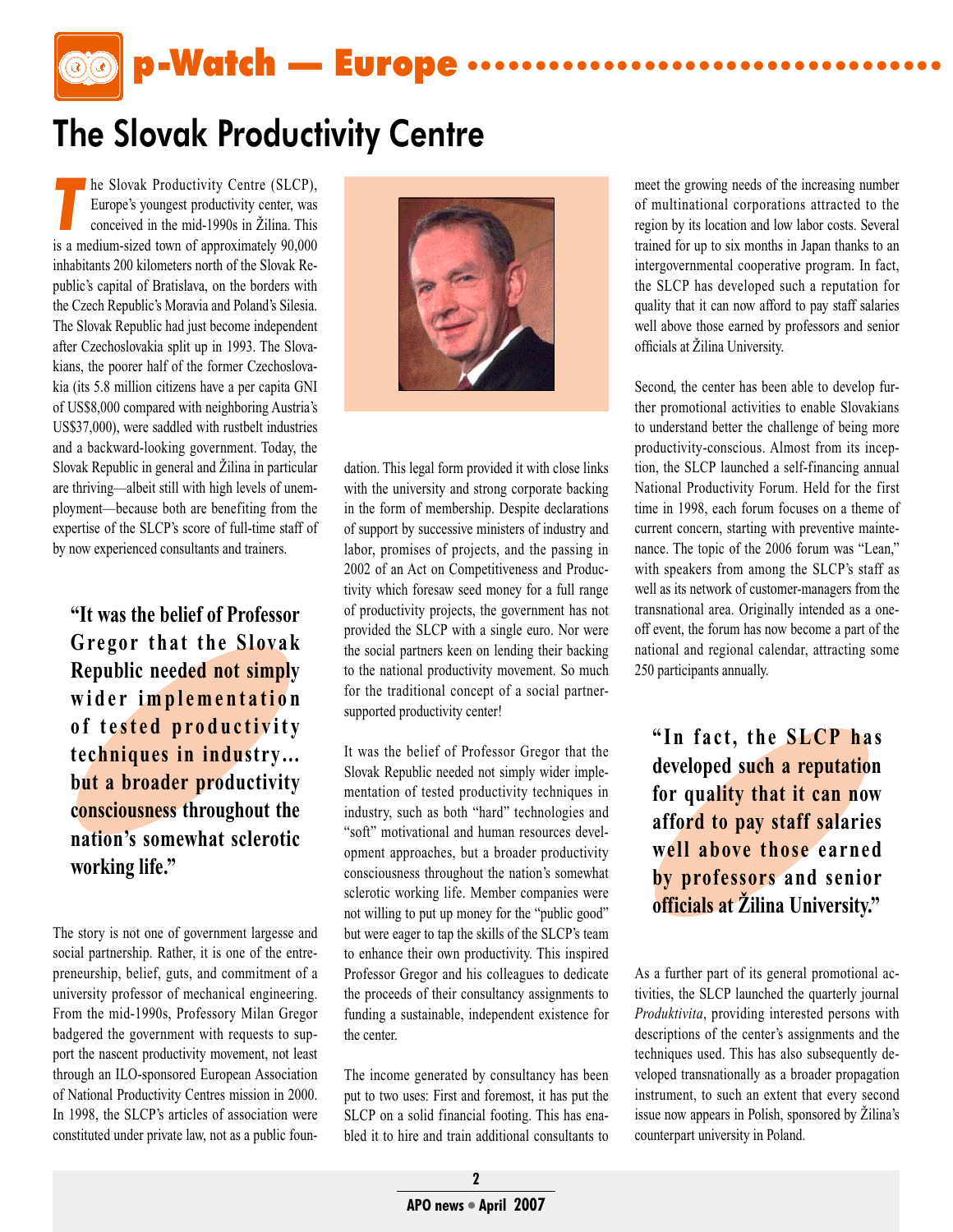#### **by A.C. Hubert ..................................................**

Recognition of the SLCP has come essentially through working in and with the automotive industry. International automobile companies and their associated component producers and service providers have been established within western Slovakia and the neighboring Polish and Czech regions since 1990, attracted by the area's cheap, but skilled, labor forces. The latest arrival, KIA Slovakia, is setting up right in Žilina and the SLCP is already developing strong ties with it.

With its profits growing (nonprofit bodies are, like all nonpublic Slovakian organizations, taxed at a flat rate of 19% on all their income), the SLCP has felt the need to develop new structures. Thus in 2005, it established its consultancy arm as a separate corporate entity, followed by its training center. It also purchased land near Žilina University on which it is now starting the construction of dedicated facilities capable of accommodating a staff of 100. This will house not only its consultancy and training companies but also the newly established Institute for Competitiveness and Innovation with its Digital Factory Laboratory. Here, university–industry osmosis, especially with the automotive industry, but also encompassing the aviation, space, and electrotechnical industries, will, using three-dimensional virtual modelling and rapid prototyping, generate innovations in all aspects of production processes from design to production and assembly. This, too, covers the adjacent regions of the three countries and represents Europe's new automobile manufacturing focus. The SLCP sees its mission as ensuring that the multinational enterprises now setting up in this region will put down deep roots, remaining there after the initial attraction of cheap labor costs diminishes; wages are already rising in line with productivity increases.

Although still without government financing, the SLCP sees great opportunities for expansion, particularly given its strong university backing. However, the center has not given up trying to obtain government financial support for broad-based productivity activities within the country. The outlook has somewhat improved with the availability of EU funds seeking to help member states raise their competitiveness and productivity in the light of the overall goals set out in the common Lisbon Declaration of 2000. But experience shows that self-help is more reliable than third-party promises, particularly those of governments.

*Anthony C. Hubert is President of EuroJobs, an organization he established to promote efforts to raise the quality of working life and productivity in Europe. He was formerly Secretary-General of the European Association of National Productivity Organizations. He writes regularly for this column.*

Thinking of going into e-tailing? No one doubts that Internet shopping offers a plethora of opportunities, as well as pitfalls for the unprepared. Joel Collier and Carol Bienstock in "How do customers judge quality in an e-tailer?" summarized their survey results on customer satisfaction with online shopping in the Fall 2006 issue of the *MIT-Sloan Management Review*. Their main points in the customer quality ratings below should help e-tail entrepreneurs to operate productive and profitable Web sales sites.

- 1) Ease of use/simple design/privacy. Online shopping requires customers to "learn by doing." Make your site easy to use with the fewest clicks possible. Design prompts for information and alerts for errors. Avoid extraneous bells and whistles; make font and text easy to read. Show thumbnail images of each product. Assure customers that their personal information is secure and not shared.
- 2) Consistency and flexibility. Your site's availability, applications, and links must be perfect at all times. Information must be current and accurate. Displaying sold-out products only frustrates potential buyers. Make the site flexible enough to accommodate all ages, levels of technological sophistication, and delivery and payment preferences.

### **p-TIPS Making your e-tail site more productive (how customers judge quality)**

- 3) The timeliness of the order. Busy customers may pay premium prices for speedy delivery, but making anyone wait past a promised date destroys the quality of the e-tail experience.
- 4) The accuracy of the order. Customers expect to receive orders at the correct address and be billed for the right amount. Contacting an e-tailer to resolve problems is an experience shoppers don't want.
- 5) The condition of the order. Just like people in stores, e-tail buyers shy away from damaged products and packaging. Online merchants must make delivery carriers understand how important it is for packages to arrive at customers' doors in perfect condition.
- 6) Addressing problems when they occur. Three "service recovery" points are important: the opportunity to speak with a person to solve a problem; fair policies and procedures, such as free return shipping for defective items and rapid refunds; and follow-up with delivery or other third-party services if the problem occurred there. Although an apology for a service failure may suffice, customer compensation leads to trust in an e-tail site.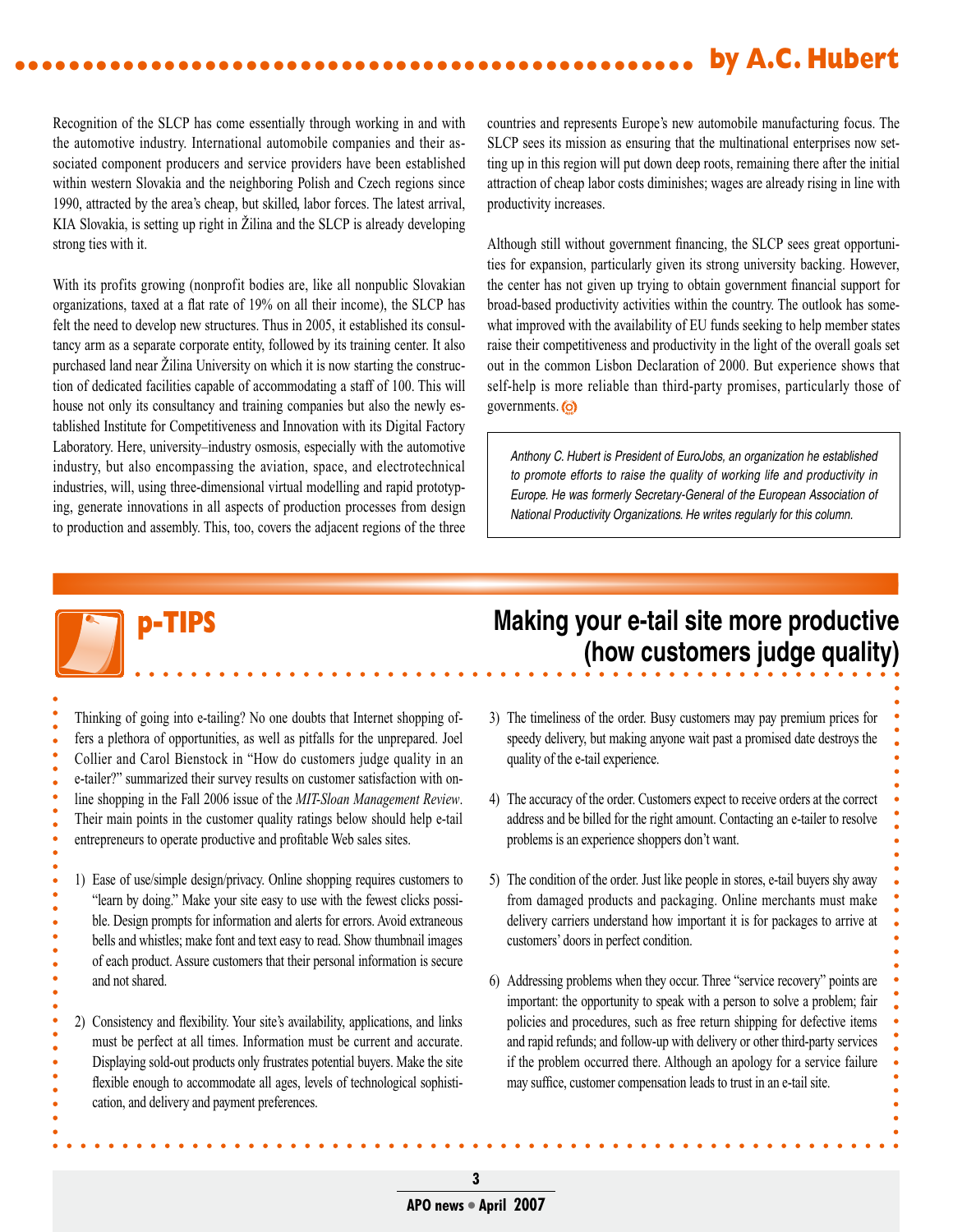



## **BUSINESS POTENTIAL FOR AGRICULTURAL BIOTECHNOLOGY PRODUCTS**

APO 197 pp February 2007 ISBN 92-833-2371-8 (hard copy) ISBN: 92-833-7054-6 (e-edition)

Agricultural biotechnology has emerged as a major investment area and has propelled the growth of companies worldwide. Several major players in the food and seed industries are employing biotechnology as the core of their business. Some of them pioneered the use of biotechnology in the development of grain and oil seeds, while others applied advanced biotechnology to nonfood products such as cotton and ornamental plants. Others took more traditional biotechnology approaches in the brewing and fermentation of food products and beverages. Despite recent advances, the application of biotechnology is still in the early stage in many countries in the Asia and Pacific region and its benefits have not reached the majority of the population. In many cases, R&D outputs have not arrived at the commercialization stage, and concerns related to food safety and the environmental ramifications of biotechnology are affecting its wider commercial applications and heightening the uncertainty surrounding its use.

In light of this situation, the APO organized a multicountry study mission on Business Potential for Agricultural Biotechnology Products in May 2005 in the Republic of China. The objectives of the study mission were to review the business potential of agricultural biotechnology products and to suggest how private companies, especially SMEs, could actualize such potential in member countries. The study mission consisted of the presentation and discussion of resource papers and country papers as well as field visits. This volume includes a summary of findings, seven resource papers, and 13 selected country papers prepared for the study mission. The seven resource papers, which address different aspects of the process in which agricultural biotechnology products are commercialized, are:

- Why Agricultural Biotechnology? by Dr. William P. Pilacinski and Dr. John P. Purcell, Biotechnology Regulatory Affairs, Monsanto Company (USA)
- Global Status and Trends of Commercialized Biotechnology in Crops, by Dr. Paul S. Teng, Natural Science and Science Education AG, National Institute of Education, Nanyang Technological University (Singapore), and W. Clive James, International Service for the Acquisition of Agri-biotech Applications, Cornell University (USA)
- Frontiers and Advances in Transgenic Biotechnology of Animals and Fishes, by Dr. Shao-Yang Hu and Dr. Jen-Leih Wu, Institute of Cellular and Organismic Biology, Academia Sinica (Republic of China)
- Development and Application of Biofertilizers in the Republic of China, by Dr. Chiu-Chung Young, Department of Soil and Environmental Sciences, National Chung-Hsing University (Republic of China)
- Current Status of the Transgenic Approach for Control of Papaya Ringspot Virus, by Dr. Shyi-Dong Yeh, Department of Plant Pathology, National Chung-Hsing University (Republic of China)
- Commercial-scale Production of Valuable Plant Biomass and Secondary Metabolites Using a Bioreactor System, by Dr. Sung Ho Son et al., VitroSys Inc. and Dong Yang University (Republic of Korea)
- Commercialization of Agricultural Crop Biotechnology Products by Dr. Paul S. Teng, Nanyang Technological University (Singapore)

This publication is available both in hard copy and in e-edition on the APO Web site.

*For order and inquiry on APO publications and videos, please contact the Asian Productivity Organization, Hirakawa-cho Dai-ichi Seimei Bldg. 2F, 1-2-10 Hirakawa-cho, Chiyoda-ku, Tokyo 102-0093, Japan. Phone number: (81-3) 5226-3920, Fax: (81-3) 5226-3950, e-Mail: apo@apo-tokyo.org*

## **COMMON SENSE TALK**

"Those who enjoy responsibility usually get it; those who merely like exercising authority usually lose it."

*Malcolm S. Forbes*

"Customer visits—face-to-face, no technology allowed—are the only way to make your client feel special, appreciated, heard."

*Julie Cantwell*

"Clearly the most unfortunate people are those who must do the same thing over and over again, every minute, or perhaps twenty to the minute. They deserve the shortest hours and the highest pay."

*John Kenneth Galbraith*

"The ideas that come out of most brainstorming sessions are usually superficial, trivial, and not very original. They are rarely useful. The process, however, seems to make uncreative people feel that they are making innovative contributions and that others are listening to them."

*A. Harvey Block*

"What defeats poverty? Education. What increases net worth? Education. What helps race and ethnic relations? Education. What creates harmony and peace? Education. Reeducating people to live together and learn together is the foundation of our future economy."

*Melanie Alfonso*

"Laziness has many disguises. Soon "winter doldrums" will become "spring fever."

*Bern Williams*

"If the world operates as one big market, every employee will compete with every person anywhere in the world who is capable of doing the same job. There are lots of them and many of them are hungry."

*Andrew S. Grove*

"Managing change in business is like managing climbing a mountain. You have to pace yourself. If you go too fast you have to come down."

*Faroog Kathwari*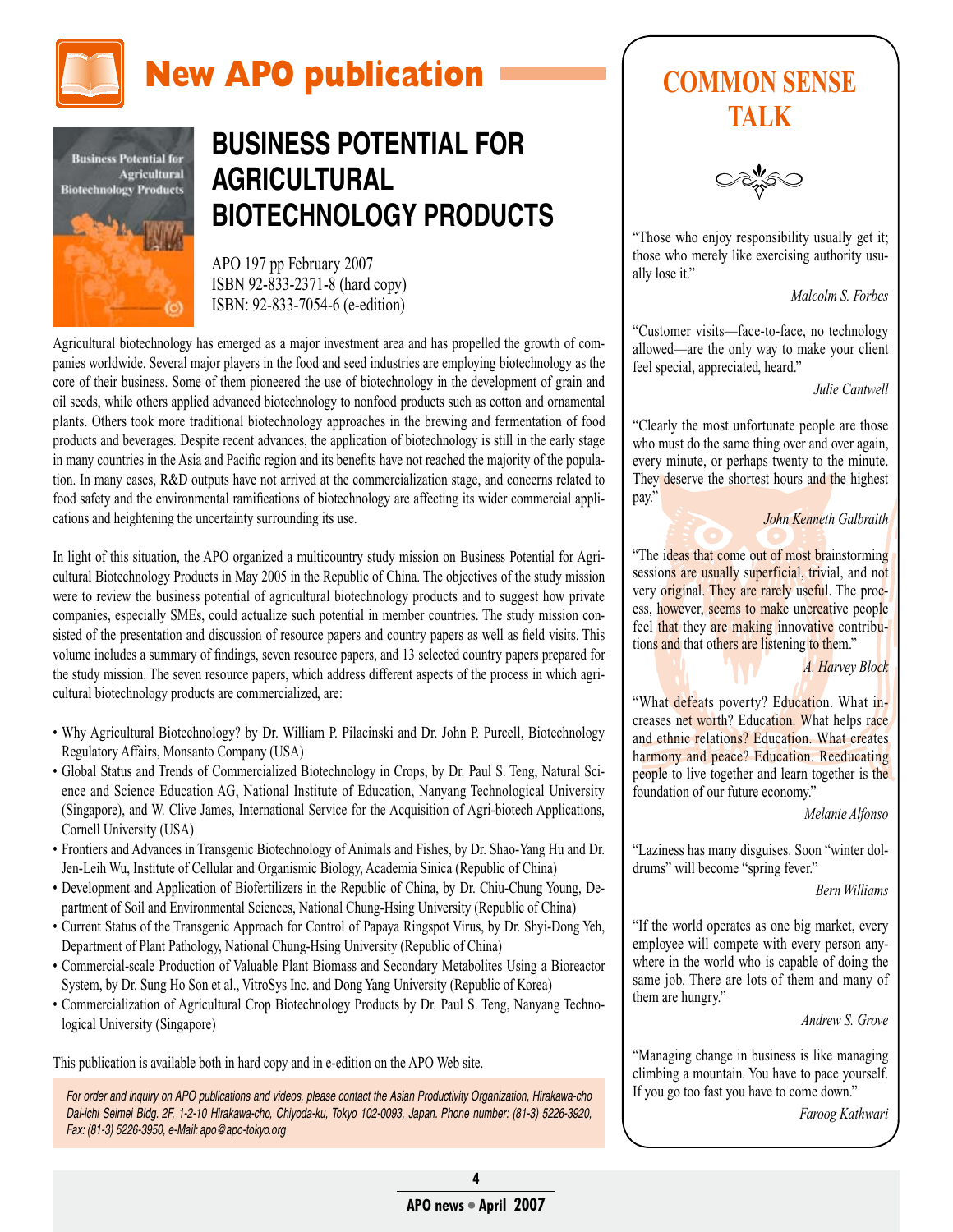# Strategic management of technology and innovation

The APO organized the 23rd Top Management Forum in Kyoto, 26–28 February, in collaboration with the Japan Productivity Center for Socio-Economic Development (JPC-SED) and Ministry of Economy, Trade and Industry, Japan. The theme of this year's forum was Strategic Management of Technology and Innovation. Corporations practice the management of technology to promote innovation, achieve sustainable growth, maximize the cost-effectiveness of investments in technology development, and ultimately contribute to enterprise value.

Opening addresses were given by APO Secretary-General Shigeo Takenaka, JPC-SED President Tsuneaki Taniguchi, and Kansai Productivity Center Chairman Kozo Shindo. In his opening remarks, Takenaka emphasized the new Japanese business model based on corporate innovation as key to the nation's recent economic recovery. The forum led off with a presentation by Dr. Kiyonori Sakakibara, Keio University Graduate School of Media and Governance, on Capturing the Value from Innovation—Introduction to Our Discussion at TiM-Japan. The 35 overseas participants from 18 APO member countries and 20 local participants then heard presentations by top Japanese executives from such corporations as Zeon, Omron, Denso, and Matsushita Electric Industrial, as well as from leading scholars and government policymakers.

Chairman Katsuhiko Nakano of Zeon Corporation, in his presentation entitled Original and Without Compare: Zeon Management Strategy to Maximize Corporate Value, emphasized that the management of technology is the core of corporate practice at Zeon, in line with its human resources development strategy for promoting managerial leadership to facilitate R&D innovation. Dr. Noboru Maeda, Osaka City University Graduate School for Creative Cities, stated that corporate venturing is a key to innovation for overcoming the limitations of the catch-up business model. He also highlighted the spin-off phenomenon among elite Japanese engineers after the 1990s as a proactive sign of accelerated innovation. General Manager Yoshifumi Kato, Technology Planning Department, Denso Corporation, introduced the medium-to-long-term R&D roadmap for product development under Denso's strong commitment to R&D, reflected by investment of more than 8% of total expenses.

Near the end of the forum, the participants broke into groups to discuss the topics covered in the sessions, chaired by Dr. Astushi Sunami, Associate Professor and Director of the Science and Technology Program, National Graduate Institute for Policy Studies, Japan.

### Bali rolls out red carpet ................................................................................................................ *(Continued from page 1)*

APO, the most time was devoted to reviewing the report on the evaluation of projects implemented in 2006, putting the final touches on the 2007 Program, and strategic planning for the 2008 and 2009 Programs.

The evaluation report revealed that participants were generally well satisfied with the projects they had attended, especially with regard to program schedule and contents, quality of resource persons, and methodology used. Two major low points mentioned were inadequate and/or irrelevant field visits and too-short duration of projects, including field visits. The Secretariat also expressed concern about insufficient countries to host individualcountry study missions as well as underutilization of the DON and BCBN Programs. A number of delegates suggested organizing follow-up programs for former participants to determine the extent to which they were able to use the knowledge and skills gained from attending APO projects. This will enable the APO to gauge the effectiveness of its programs.

For the strategic planning of the 2008 and 2009 Programs, the delegates were divided into two groups, which met concurrently. One group, comprising NPO delegates representing the industry and service sectors, was chaired by NPO Delegate from Thailand Dr. Phanit Laosirirat. He was assisted by NPO Delegate from Fiji Jone Usamate, who served as rapporteur. The agriculture delegates formed the second group. The Chairman was Agriculture Delegate from Indonesia Dr. Suryadi Abdul Munir, and the rapporteur was Agriculture Delegate from the Philippines Carlos A. Sayco, Jr. The concurrent sessions commenced with presentations by the Secretariat on the Two-Year Plan 2008 and 2009 and the rationale for the departmental projects included in the 2008 and 2009 Programs. Below are some suggestions and comments raised during the concurrent sessions:

#### *From the industry and service sector group*

- 1. Utilize the services of APO resource speakers deputed for APO projects to train local participants and experts.
- 2. Undertake an assessment of the strengths of each NPO for mutual learning.
- 3. Conduct impact evaluation and priority assessment surveys to monitor the effectiveness of APO projects and identify those to be given special priority.
- 4. Adopt a cluster-based approach for multicountry projects to be followed by national seminars.
- 5. Develop a database for productivity measurement.

#### *From the agriculture sector group*

- 1. Renew support for the three thrust areas of the APO Agriculture Program.
- 2. Develop special programs for less developed countries to replace the current Japan-supported APE-LDC Program when it expires in 2008.
- 3. Introduce follow-up activities by participants, e.g., reentry plans, to enhance the in-country transfer and application of knowledge gained in APO projects.

The Secretariat presented a report on the results of the survey questionnaire exercise on the 2008 and 2009 Programs undertaken to obtain member countries' preferences for the projects proposed and the issues of the low rate of and late returns. It also stated that this survey was useful as an additional tool for consulting with NPOs on the Two-Year Plan. The discussions concluded with the suggestions that a longer period should be allowed for NPOs to respond to the survey questionnaire and that NPOs should establish agriculture consultative bodies for advice on matters relating to agriculture, including the survey.

On the final day of the meeting, the delegates visited the Museum Subak, where they were briefed on the unique irrigation and water distribution systems in Bali and then had a bird's-eye view of the terraced rice cultivation at Jatiluwih where the irrigation system was put to use. They also visited Uber Sari Bali Corporation, a manufacturer of pottery, lamps, etc. for the home and garden. This was followed by the Closing Session where the meeting adopted a report for submission to the Governing Body Meeting to be held in Ulaanbaatar, Mongolia, 26–28 June 2007.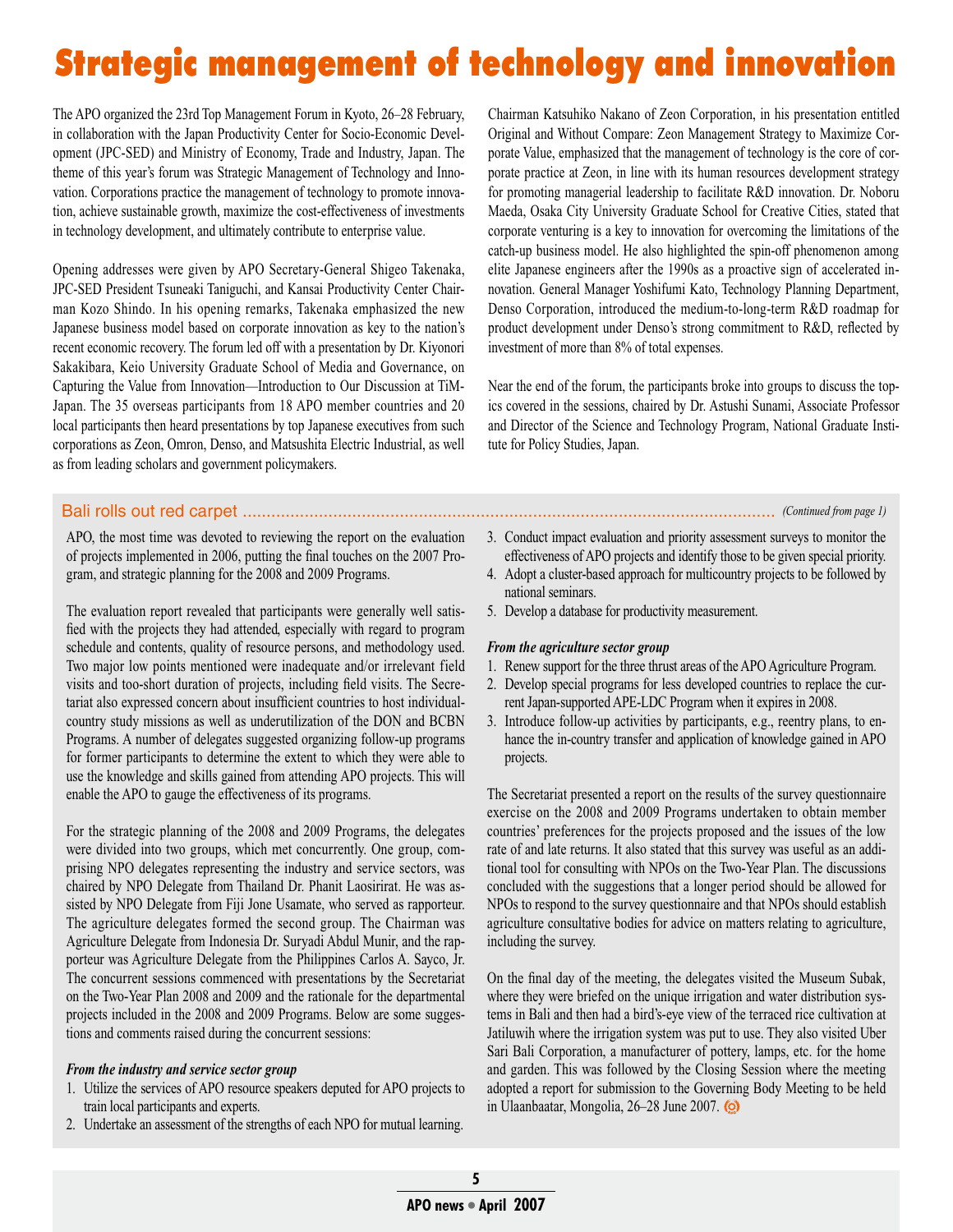## Success story: Greening agrisupply chains for sustainability, safety, and competitiveness

II January 2006, 1 participated in the APO mutticountry study mission<br>to Japan on Greening the Agri-Food Supply Chain for Enhanced Food<br>Safety, Competitiveness, and Sustainable Agriculture Development. That<br>mission focused n January 2006, I participated in the APO multicountry study mission to Japan on Greening the Agri-Food Supply Chain for Enhanced Food Safety, Competitiveness, and Sustainable Agriculture Development. That and showcased the cooperation among starred hotels, supermarket chains, and small-scale farmers in the production of eco-labeled foodstuffs.

With the exposure gained from that project, I decided to set up a pilot-scale green food chain in Sri Lanka by improving the existing supply chain of the Hadabima Authority of the Ministry of Agriculture. Established in 1978, its mandate includes diversifying agriculture, improving the livelihood of inhabitants, and protecting the environment in remote villages. The authority has been involved in many development activities, mainly focusing on soil erosion issues and income-generating activities for farmers through agriculture and livestock programs. Although those initiatives improved the productivity of villages, marketing was ineffective due to low volume, inconsistent supply, logistics issues, and quality problems. In February 2006, I submitted a project proposal for upgrading the Hadabima Authority supply chain, which is situated in the central province. The main items in the proposal were promoting the organic cultivation of traditional fruit and vegetables, using plastic crates to reduce postharvest losses, building a packing house, and renovating the existing sales outlet.

Based on information from the APO study mission, I thought of branding as "traditional produce" as a marketing tool. In Sri Lanka, there is growing demand for traditional agricultural commodities not contaminated with inorganic fertilizers or pesticides. To speed up project completion, farmer training, construction of the packing house, renovation of the sales outlet, and training of packing house operators were initiated simultaneously with the assistance of officials from the Hadabima Authority and Food Research Unit, Ministry of Agriculture. By September, most construction and training activities had been completed and trial runs were conducted. Market-oriented traditional fruit and vegetables, eggs, and other commodities are produced in the assigned villages, collected, and transported in plastic crates. Primary processing is done at the packing house, and the food is sold in the renovated sales center.

The project was opened on 11 August by the Minister of Agriculture, with APO Director for Sri Lanka Mahinda Madihahewa present. During the first month, average daily sales of the outlet increased by three-fold (from about US\$230 to US\$690). One initial problem was inadequate supply to meet growing demand. The first attempt to increase the volume of fresh commodities encountered quality issues. Hence, further processing such as producing freshcut and frozen vegetables was undertaken. Subsequently, a home delivery service was offered to avoid spoilage of fresh commodities and now has sales of about US\$370 per day. Current daily average outlet sales are about US\$1,400. Postharvest losses of perishables are in the range of 30–40%.

To mark the FAO's World Food Day, the Ministry of Agriculture arranged a field tour for more than 50 private-sector investors, government officials, ministry secretaries, and FAO representatives to observe our green supply chain. Recently, representatives of a domestic supermarket chain (with more than 100



*Packing of market-oriented traditional vegetables*

outlets) visited our green supply chain facilities and are interested in establishing a similar system. This year, we will introduce solar-powered drip irrigation systems. Our goal is to create a model of a sustainable green supply chain so that agroindustry and stakeholders in agrisupply chains will gradually make their commercial systems more eco-friendly.

*Contributed by Dr. D.B.T. Wijeratne, Director, Enterprise Development–R&D, Ministry of Agricultural Development & Agrarian Services* 

## **New officer at APO Secretariat**

Sunju Lee joined the Secretariat as information officer from April 1. She was previously a project manager in the International Cooperation Department, Korea Productivity Center (KPC), where she was responsible for organizing the 48th Governing Body Meeting held in Seoul in 2006. Among other duties in the International Cooperation Department, Lee provided translation and interpreting for APO projects held



in the ROK and prepared English-language policy papers and country reports. Before joining the KPC, she had six years of private-sector experience. After receiving a Bachelor's degree in English literature, Lee obtained a Master's degree in foreign direct investment. Despite a heavy work schedule, her volunteer activities included teaching English to senior citizens at a Seoul welfare center. Describing herself as "a dedicated self-starter," Lee enjoys jogging in the morning and English political dramas in her off-the-job hours.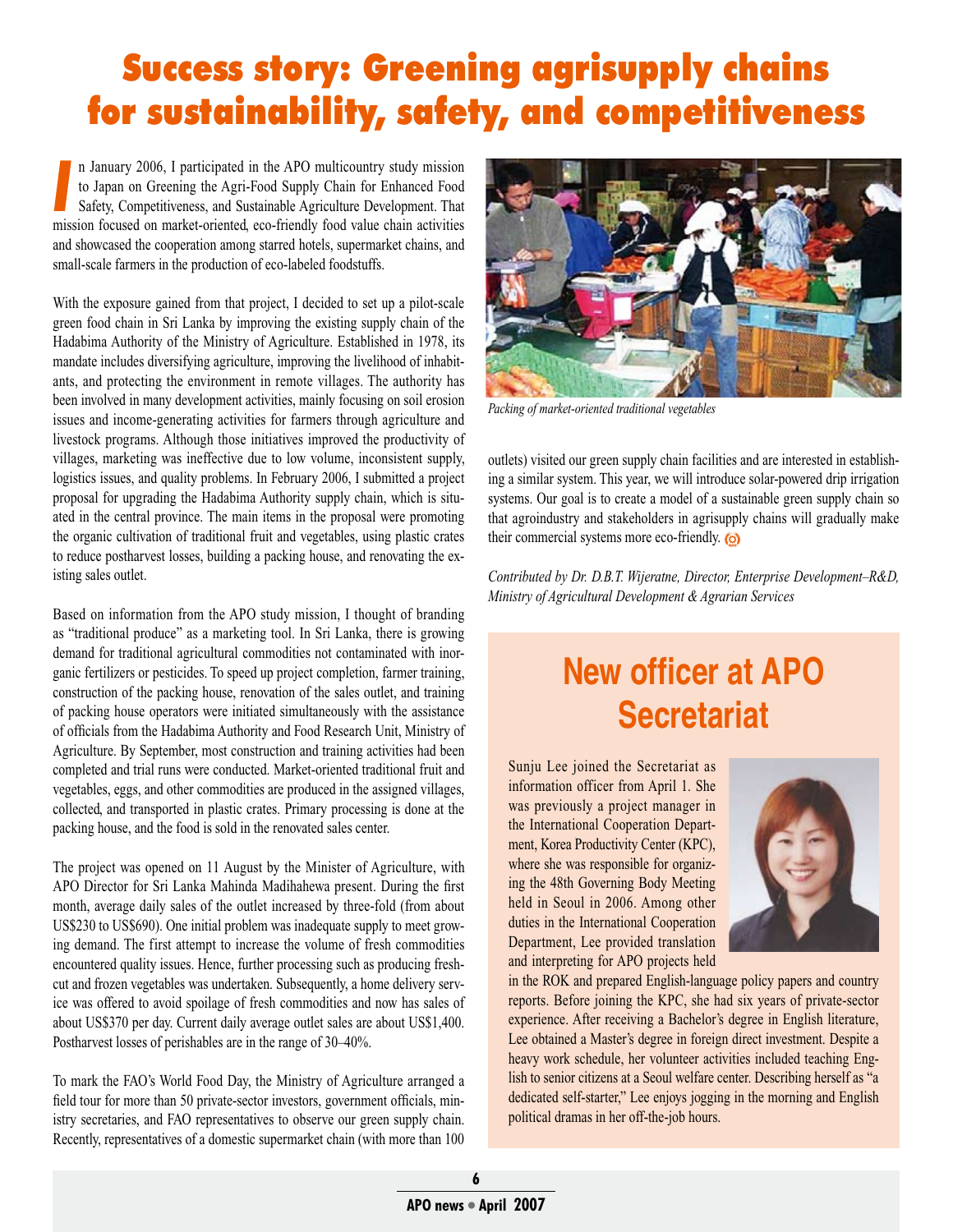

#### *CAMBODIA AND LAO PDR*

**Mr. Yasuhiko Inoue**, Director, International Department, Japan Productivity Center for Socio-Economic Development, was deputed as an expert for the Member Country Support Program, 22–23 February (Cambodia) and 26–28 February (Lao PDR) 2007.

#### *FIJI*

**Dr. Rajesh Bheda**, Principal and CEO, Kaizen Consulting, India, was deputed as a technical expert on Achieving High Productivity in the Apparel Industry, 5– 9 March 2007.

#### *JAPAN*

**Dr. Atsushi Abe**, Dean, Graduate School of Technology Management, Ritsumeikan University, Japan, **Mr. Yoshito Goto**, Senior Officer on Human Resource Development, Planning for Industrial Technology, Academia-Industry Cooperation Promotion Division,

### **APO/NPO update**

**New APO Alternate Director for Bangladesh**  Dr. Md. Nazrul Islam, Director, National Productivity Organization, and NPO Head, was appointed Acting APO Alternate Director for Bangladesh.

#### **New Liaison Officer for Fiji**

Mr. Vilimone Baledrokadroka, Director of Employment Opportunities and Productivity, Ministry of Youth, Sports, Employment Opportunities and Productivity, was appointed the new APO Liaison Officer for Fiji w.e.f. 23 February 2007. P.O. Box 2448, Government Buildings, Suva,

Fiji Phone: (679) 3315960 Mobile: 9905229

e-Mail: vbaledrokadroka@govnet.gov.fj

#### **New e-Mail address of NIPC**

The National Iranian Productivity Center has a new e-Mail address: nipc@mporg.ir

#### **New Address and e-Mail address of NPDC**

Address: Building-8, Chinggis Avenue, Ulaanbaatar 13, Mongolia Postal Address: P.O. Box 852, Central Post Office, Ulaanbaatar 13, Mongolia e-Mail: npdc-mon@mcscom.mn

#### **e-Mail and Web site addresses of VPC**

One of the e-mail accounts (vpc@vpc.org.vn) is no longer in operation. e-Mail messages should be sent to  $\nu$ pc@vpc.vn or  $\nu$ pc@fpt.vn. The URL was also changed to: www.vpc.vn.

Industrial Science and Technology Policy and Environment Bureau, Ministry of Economy, Trade and Industry, Japan, **Mr. Yoshikuni Hirayama**, Director, Overseas R&D Promotion Center, Matsushita Electric Industrial Co., Ltd., Japan, **Mr. Yoshifumi Kato**, Director, Technology Planning Department, Denso Corporation, Japan, **Dr. Noboru Maeda**, Professor, Graduate School for Creative Cities, Osaka City University, Japan, **Mr. Katsuhiko Nakano**, Chairman, Zeon Corporation, Japan, **Dr. Kiyonori Sakakibara**, Faculty of Policy Management, Keio University Shonan Fujisawa Campus, Japan, **Dr. Atsushi Sunami**, Associate Professor and Director of Science and Technology Program, National Graduate Institute for Policy Studies, Japan, **Mr. Hidehiko Yamachika**, Director, Technical Cooperation Division, Trade and Economic Cooperation Bureau, Ministry of Economy, Trade and Industry, Japan, and **Mr. Tsukasa Yamashita**, Senior Managing Director, Omron Corporation, Japan, were deputed as resource persons for the Top Management Forum: Strategic Management of Technology and Innovation, 26–28 February 2007.

#### *MONGOLIA*

**Mr. Ab. Rahim Yusoff**, Director, National Productivity Corporation, Malaysia, was deputed as a technical expert for Establishing New Benchmarking Communities and Developing the Benchmark Databases for "Change Management," 12–16 March 2007.

#### *SRI LANKA*

**Prof. Alfred Li-Ping Cheng**, Research Fellow, Chung-Hua Institution for Economic Research, Republic of China, **Dr. Noriyoshi Oguchi**, Faculty of Commerce, Senshu University, Japan, **Mr. John Parsons**, Consultant, Resource Alternatives Australia, and **Dr. Sung Hyun Park**, Professor, Department of Statistics, College of Natural Sciences, Seoul National University, Korea, were deputed as resource persons for the workshop on Productivity Measurement in the Service Sector, 12– 16 March 2007.

#### *SINGAPORE*

**Mr. Kelvin Chan Keng Chuen**, Director and Principal Consultant, Teian Consulting International Pte Ltd., Singapore, **Ms. Nina Maria B. Estudillo**, Director, Graduate School of Public and Development Management, Institute of Productivity and Quality, Development Academy of the Philippines, **Mr. Ahmad Fadzil**, Director of Corporate Services & Finance Division, National Productivity Corporation, Malaysia, and **Mr. Low Choo Tuck**, Managing Consultant, Eunison Network Ptd Ltd., Singapore, were deputed as experts for the Program Preparation Meeting for Dissemination of the Productivity Movement in Africa, 28 February–1 March 2007.

### Program calendar

#### **June**

**Fiji**

Training Course on the Balanced Scorecard, 25– 29 June 2007.

#### **Indonesia**

Study Meeting on Productivity for International Trade and Competitiveness, 12–15 June 2007.

#### **Japan**

APO-AOTS Training Course on *Monozukuri* (Art of Manufacturing), 4–15 June 2007. Research on Supply Chains in Agribusiness; Phase I: Working Party Meeting of Experts, 5–7 June 2007. Seminar on Corporate Social Responsibility, 11– 15 June 2007.

#### **Malaysia**

Seminar on Community-based Rural Tourism, 4– 8 June 2007.

#### **July**

#### **Republic of China**

Study Meeting on Productivity in Aging Societies, 17–20 July 2007.

#### **Republic of Korea**

Training Course on ISO22000: Food Safety Management and Hazard Analysis and Critical Control Point (HACCP), 9–13 July 2007.

*Kindly contact your NPO for details of the above activities, including eligibility for participation. If you need the address of your NPO, it is available from the APO Web site at www.apotokyo.org.*

**Dr. Seung-Ho Ahn**, Professor, Soogsil University School of Business Administration, College of Business and Economics, Republic of Korea, **Ms. Chitra Ananda**, Compliance Specialist, FDA Registrar Corp (USA), Singapore, and **Dr. David Hui-Wen Cheng**, Director, Bureau of Food Safety, Department of Health, Executive Yuan, Republic of China, were deputed as resource persons for the study meeting on Enhancing Market Access for SMEs in the Food Sector, 20–22 March 2007.

#### *THAILAND*

**Mr. Hyunseok Lee**, Associate Researcher and Consultant, Korea Productivity Center, was deputed as a technical expert for the Development of a National Customer Satisfaction Index, 26–27 February 2007.